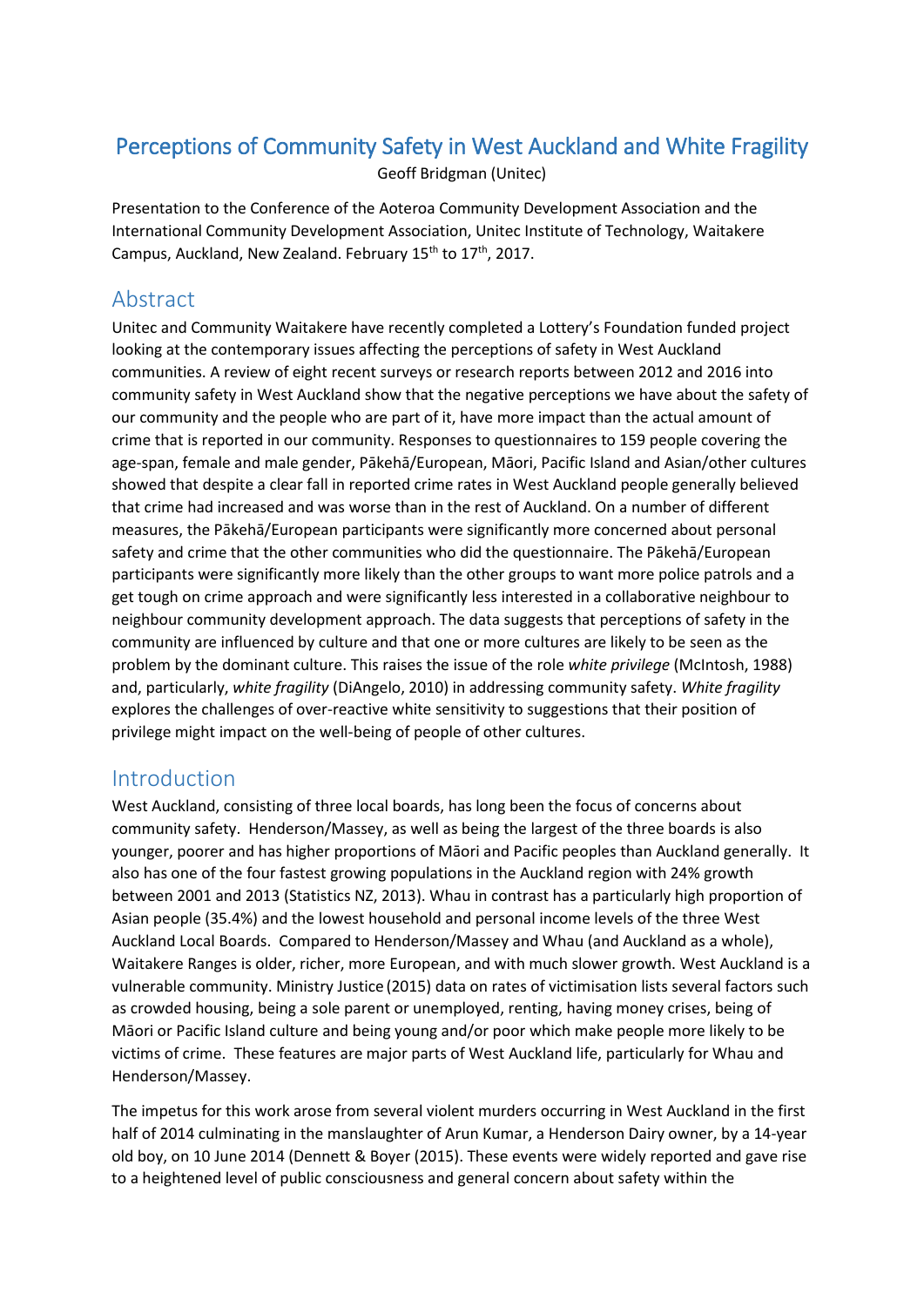community. These concerns had already been articulated in 2012 when an Auckland Council Report, *Public Perceptions of Safety from Crime in the Auckland,* identified that people from Henderson/Massey generally felt unsafe in their community at a level worse than anywhere else in greater Auckland, that Henderson-Massey and Whau were two of only three local board areas where people felt their area was becoming more unsafe, and Henderson-Massey were one of two areas where people felt they were most likely to be a victim of crime. The reasons for feeling unsafe were the presence of people with any or many of the following characteristics – being young, aggressive, drunk, drugged, suspicious and/or homeless. Poor lighting, places where people could hide, having no one around and scary media reports all made things worse.

Following the Auckland Council Report were another eight investigations with a focus on Henderson/Massey specifically or the wider West Auckland region. These reports, many commissioned by the Council, were about:

- the establishment of broad ranging (e.g. including workplace, traffic, home and water safety) and comprehensive safety standards that the city could be held accountable for (Safer Communities, 2012);
- using the *Crime Prevention Through Environmental Design* (CPTED, Jeffery, 1977) approach to develop a of comprehensive set of recommendations that improve community safety such as the improvements in street lighting, surveillance, tidiness and design (including art works and landscaping), and extending the hours use of physical environments so that people are more comfortable using town centres, parks, public transport and the local streets during the day and at night (Stoks Limited, 2014).
- addressing the issue of "adverse perceptions associated with congregations of youth which comes to the forefront in all public safety perception studies" (Stoks Lmited, 2014, p.37). This was felt to be "perhaps the most important CPTED initiative" (p.37). Thinkplace *Ideas for a Safer Henderson Town Centre* and *Safer Henderson Town Centre Plan* reports (Thinkplace, 2014a, b) pulled in narratives from people that often were named as reason why the public felt unsafe. young people, gang members and the homeless. As one commented: "[Henderson is] safer than some kid's homes". Thinkplace argued for a whole of community approach where everyone is "legitimate" (even the homeless and "youth"). They wanted to involve people with pop-up events in community spaces, odd-job and upcycling hubs and street games, adopt a grandparent and generally making those who are seen as problem, part of the solution.

Many of these recommendations have taken up by the Henderson/Massey Local Board (including a "Love Hendo" campaign) and by the Council between 2011 and 2015. So it has been with some disappointment that in 2015 two more reports came out concluding that little had changed. The Waitakere Ethnic Board (2015) felt that despite the improvements in community policing, the introduction of CCTV and other developments, young people were still presenting as a threat to Henderson people and businesses, and that such people were insufficiently punished for the crimes they committed. The WAVES Trust (2015) Henderson/Massey survey repeated the same message about lack of safety in Henderson town centre and generally about youth crime and drug and alcohol problems.

Two options present themselves. 1) We are not taking the right measures in sufficient magnitude to create significant change and 2) it is people's perception that there is a major safety problem, that is the problem. These positions are not mutually exclusive. The first option is supported by crosscountry European data about "fear of crime". Hummelsheim, Hirtenlehner, Jackson, & Oberwittler (2011) argue that macro factors such as a strong family and child support funding, comprehensive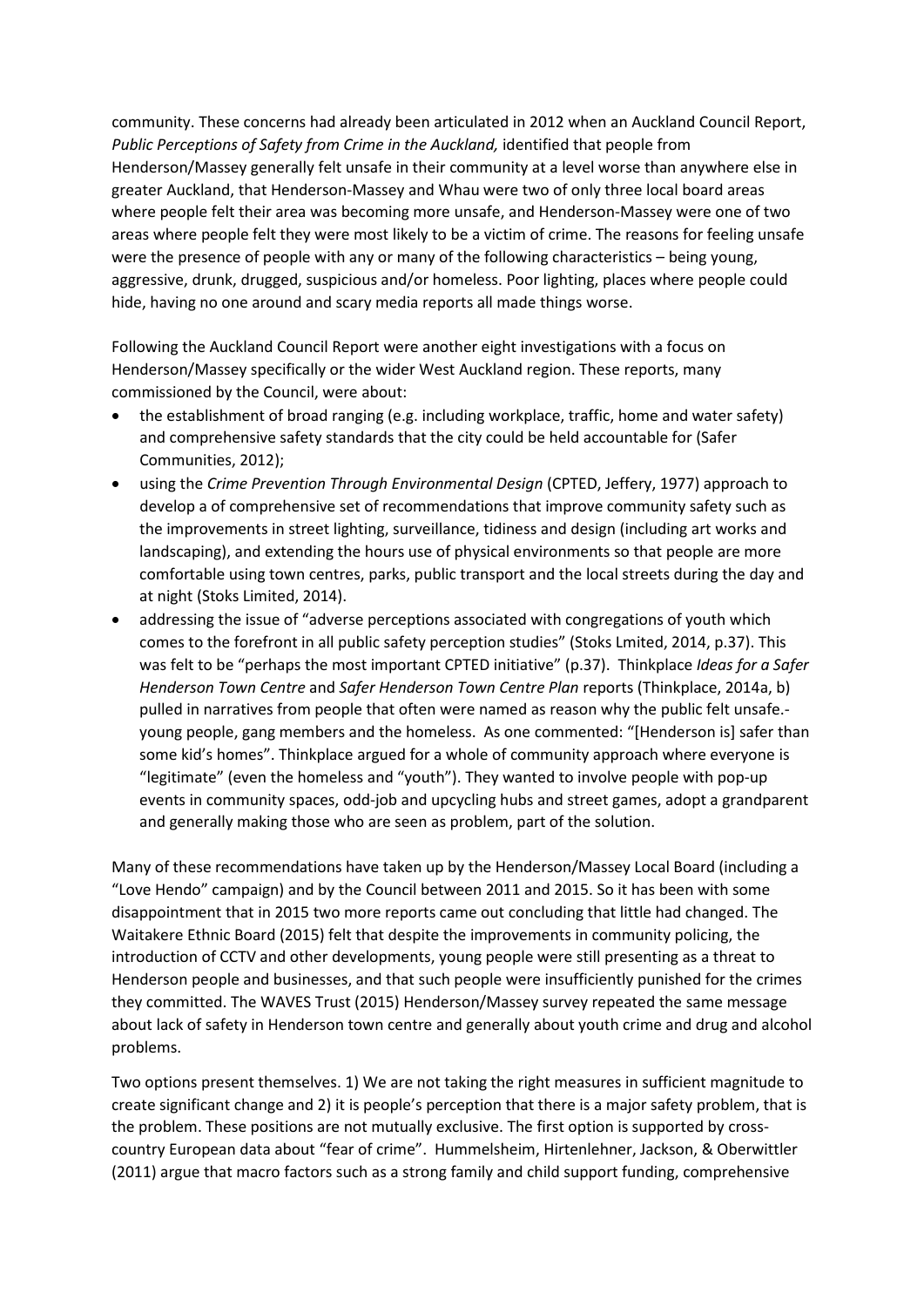education services, access to employment and support for people with a disability have a much greater impact on fear of crime (i.e. explain a much higher percent of the variance related to fear of crime) than other factors such as actual crime rates, expenditure on unemployment or even income inequality. The second option is supported by Bridgman and Dyer (2016) who have shown a dramatic drop in substantiated child abuse rates in West Auckland over the period of 2010-2015 and a falling crime rate in the Waitakere police district over the period from 2010-2014 – the fourth largest fall in New Zealand – such that it had a lower crime rate than all but two of the 11 police districts in New Zealand (excluding Waitemata of which it is part).

### What we set out to do

This paper drawn from research undertaken by Community Waitakere under a Lotteries Foundation grant seeks to address this issue of perception through a survey of convenience sample of 159 people across the range of ethnicities, gender, age groups, locations and length of time people have lived in their West Auckland communities. The survey asked questions about interactions with neighbours and the police; safety in relation to children, times and places; what it feels like to be safe or unsafe; relative levels of safety in West Auckland; and what should be done and who should take responsibility around improving community safety.

| Table 1: Characteristics of the survey participants |                                                                                                   |        |        |  |
|-----------------------------------------------------|---------------------------------------------------------------------------------------------------|--------|--------|--|
| Factor                                              | Category                                                                                          | Number | %      |  |
| Gender                                              | Women                                                                                             | 134    | 84.3%  |  |
|                                                     | Men                                                                                               | 25     | 15.7%  |  |
| Culture                                             | Asian, other                                                                                      | 11     | 6.9%   |  |
|                                                     | Māori                                                                                             | 17     | 10.7%  |  |
|                                                     | Pacific People                                                                                    | 30     | 18.9%  |  |
|                                                     | Pākehā/European                                                                                   | 101    | 63.5%  |  |
| Age                                                 | 16-34 years                                                                                       | 36     | 22.6%  |  |
|                                                     | $35 - 44$                                                                                         | 34     | 21.4%  |  |
|                                                     | 45-54                                                                                             | 41     | 25.8%  |  |
|                                                     | 55-64                                                                                             | 33     | 20.8%  |  |
|                                                     | 65 and older                                                                                      | 15     | 9.4%   |  |
| Location                                            | Eastern Fringe: Avondale, Blockhouse Bay, New Lynn, New Windsor, Rosebank                         | 39     | 24.5%  |  |
|                                                     | In the Bush: Green Bay, Glen Eden, Titirangi, Laingholm, Parau                                    | 29     | 18.2%  |  |
|                                                     | Suburban Henderson, Glendene, Kelston, Sunnyvale, Henderson, Henderson<br>Heights, Te Atatu South | 29     | 18.2%  |  |
|                                                     | Harbour fringe: Te Atatu Peninsula, West Harbour, Hobsonville                                     | 21     | 13.2%  |  |
|                                                     | Massey, Ranui                                                                                     | 30     | 18.9%  |  |
|                                                     | Bohemian West: Oratia, Swanson, Waitakere, Karekare                                               | 11     | 6.9%   |  |
| Length of<br>time in<br>community                   | less than 12 months                                                                               | 12     | 7.5%   |  |
|                                                     | 1-2.99 years;                                                                                     | 20     | 12.6%  |  |
|                                                     | $3 - 4.99$                                                                                        | 21     | 13.2%  |  |
|                                                     | 5-9.99                                                                                            | 42     | 26.4%  |  |
|                                                     | 10-19.99                                                                                          | 36     | 22.6%  |  |
|                                                     | 20 years or more                                                                                  | 28     | 17.6%  |  |
| Total                                               |                                                                                                   | 159    | 100.0% |  |

Our analysis here looks at the correlations between the demographic features of the participants in table 1 and the perceptions of these different groupings. While correlation is not on its own a powerful statistical tool and our sampling method means that we cannot claim to have a representative sample, I hope to present a convincing argument for differentiated perceptions by an aggregation of significant instances of the cultural effects I am describing. I will begin by showing all significant correlations p<0.05 with gender, age and culture for a set of rating questions that started the survey.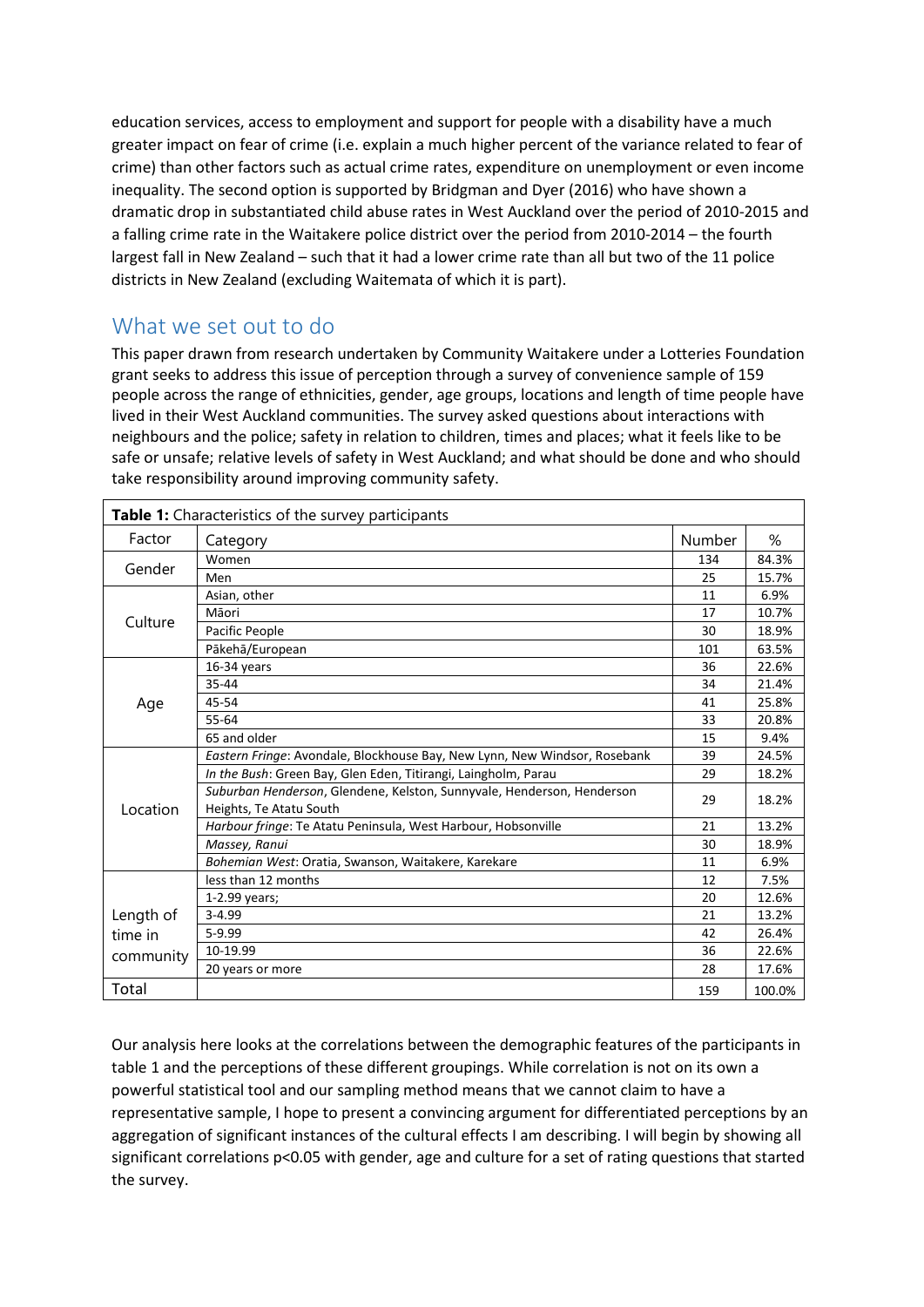## What we found

Correlations show the following significant relationships (p<0.05). Women feel less safe than men when answering the front door after dark (50% vs 16%); walking in the street after dark (57% vs 24%) and with their children going on their own to the local park (43% vs 12%).

Older people are more likely than younger to know their neighbour's name (>44 years=78% vs <45 years=55%) as are people who have lived in the community for longer periods of time (>2.99 years=72% vs <3 years=50%). Older people feel that people from different backgrounds get along in their neighbourhood (75% vs 50%) and are also more conformable interacting with police (89% vs 66%) than young people.

Pākehā/European participants feel less safe at night walking alone than do other cultures (59% vs 38%); Pacific Island participants are less likely to know their neighbour's name than all other cultures (50% vs 76%) and Asian/other people feel more strongly that individuals should take responsibility for making the community safe (82% vs 63%). Pākehā/European participants were more likely than other cultural groups (43% vs 28%) to believe that their suburb's crime rate is higher than the rest of Auckland and Asian/other participants less likely (9% vs 39%).

That women have more safety concerns than men is unsurprising and a routine finding (Cossman & Rader, 2011). It is logical that older people and people who have lived for longer periods in neighbourhood are more likely to know their neighbour's name as is the proposition that a population for whom English is not the first language (Pacific Island peoples) are less likely to know their neighbour's name. It is perhaps more surprising that the majority population might be the most frightened population, but this, too, is well supported in the literature (Quillian & Pager 2001; Drakulich 2012; Pickett, Chiricos, Golden, & Gertz 2012; Kuhn & Lane 2013).

Finally, one of the early questions in the survey was virtually identical to a question in the 2012 Auckland Council Report. Table 2 compares this survey's responses to the 2012 report and finds them almost identical. Despite the survey's heavy bias towards female participation, this was not a question that discriminated between men and women, thus the findings from this question suggests that the data from the survey is credible; the correlations are make good sense and that the relationship between culture and perception of safety needs to be more fully explored. This will be done by looking at the narrative responses made to questions about an instance of "feeling very unsafe" and "one thing that would make neighbourhoods safer".

| Table 2: Percent of participants feeling unsafe walking in their neighbourhood during the day* |                    |            |  |  |
|------------------------------------------------------------------------------------------------|--------------------|------------|--|--|
|                                                                                                | 2012 Auckland City | 2016 (this |  |  |
| Area                                                                                           | Council Report     | survey)    |  |  |
| Henderson Massey Local Board (Suburban Henderson, Harbour Fringe,                              | 10%                | 10%        |  |  |
| Massey/Ranui}                                                                                  |                    |            |  |  |
| Whau Local Board (Eastern Fringe)                                                              | 8%                 | 10%        |  |  |
| Waitakere Ranges Local Board (In the Bush, Bohemian West)                                      | 5%                 | 3%         |  |  |

\* The Auckland City Report asked participants "how safe they felt walking around their neighbourhood on their own during the day" (p49) and this survey asked participants to rate their level of agreement with the statement "I feel safe walking the street alone where I live during the day". These groupings are approximations to Local Board areas, with *Eastern Fringe*, in particular, being a less affluent part of the Whau Local Board.

One key question in which there was general agreement across all demographs, was the question on whether "concern about crime" had changed. Overall 55% had increasing concern and 9% had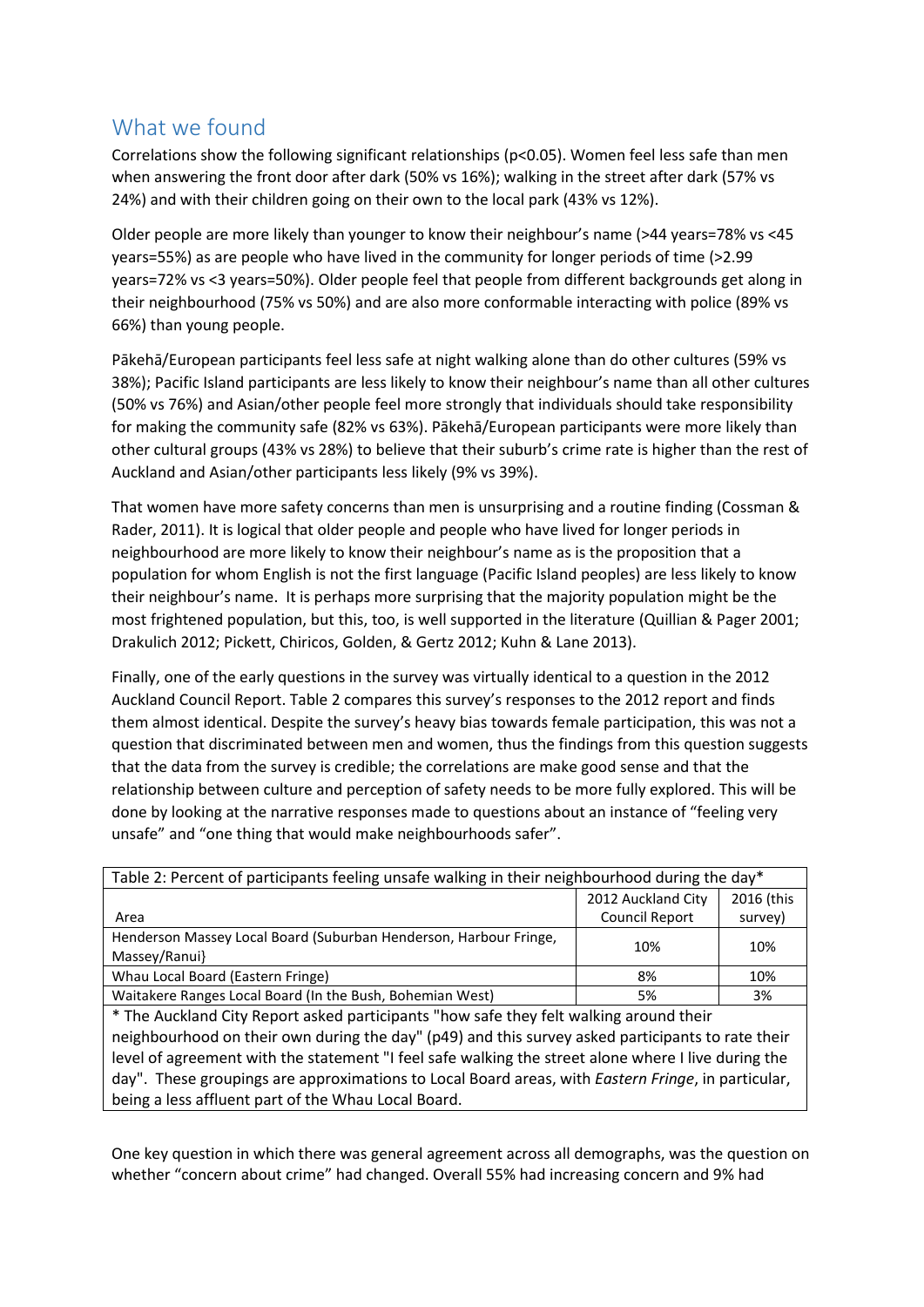decreasing concern. The experience of feeling very unsafe is one of being in the presence of people who are felt to be dangerous – stranger danger- the "youth. . . loitering", "the drunken mob", the gangs, the drug dealers, "street-fighters", "the scumbags", "big troublemakers", the robbers, the "sex offenders, "beggars, "people with mental health problems [who] scare me", "the 'so-called' homeless", and the "squatters ...under buildings". No actual physical harm has occurred and no direct threat or rudeness has occurred in these examples. Fear of specific locations, especially after dark such as shopping centres "alley ways", and "at night walking home from the train station" and fear generated by media stories and by social media particularly *facebook* and *Neighbourly* about local murders and other crime add to the general anxiety people have. These features account for more than 50% of the narratives about feeling "very unsafe". However, while there is concern across all communities in these areas it is clear that Pākehā/European participants are significantly more involved in social media (89% vs 69% for all other groups) and the fear generated from its use, and that the negative labelling used above for out groups is almost entirely from Pākehā/ European participants. Pacific Island were participants significantly less likely to use social media than the other groups (60% vs 79%for all other groups).

When comes to direct encounters with abusive and aggressive people or the aftermath of robberies or burglaries in their streets, rather than concerns about the possibility of such events, these were identified were identified by more than one third of participants as times when they felt very unsafe. These events range from abusive "beggars" saying such things as "I'm going to fuck you, bitch" to accounts of physical assaults on people or their property ("a car window punched at traffic lights", "a rock through my front door window" through to "a neighbour's daughter …[getting] raped in the house opposite". Māori participants were significantly more likely to experience issues of actual abuse and aggression compared with all other groups (47% vs 18%)

So on the one hand, we have a picture of two vulnerable communities, one more likely to directly experience abuse and aggression (Māori) and the other more likely to be isolated from neighbours and the mainstream media (Pacific Island people); and on the other hand a third less vulnerable community (Pākehā/European) which not only appears to be the most frightened community, but possibly the least tolerant. The priority given by the four communities to the single best solution to the perceived lack of community safety will decide whether these differing pictures have substance.



The responses (figure 1) fell into two major categories – one around protection and enforcement (red bars); one around community engagement (blue bars), and a third much smaller category around environmental changes (green bars). Protection was about wanting greater police visibility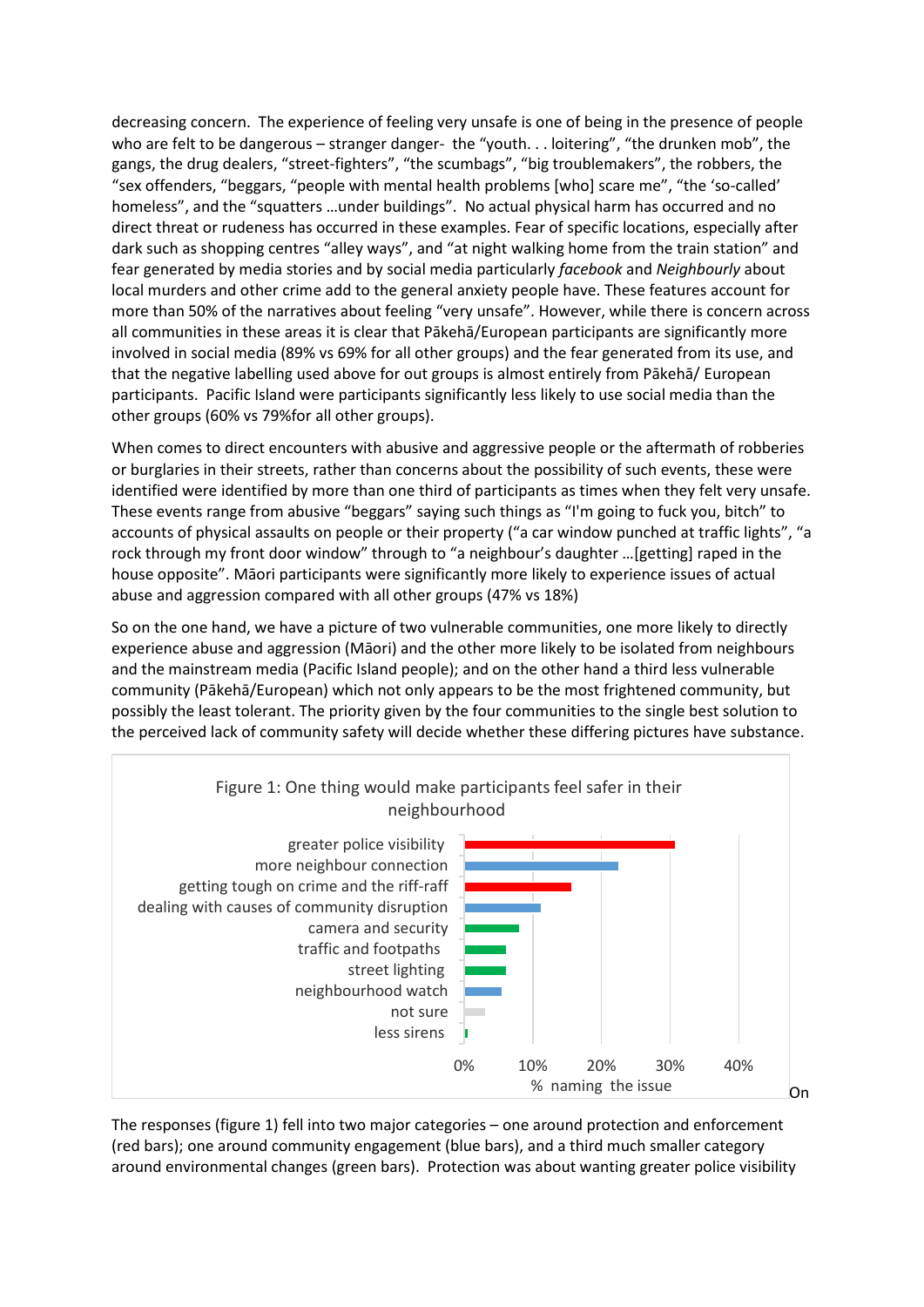(identified by 31% of participants). This would increase safety by having more police patrols, wardens, night security patrols, community constables and neighbourhood police getting involved with "the little kids…[showing] they are their friends". Also wanted was "giving the police the resources to monitor … criminal activity, …[and] help prevent ... crime". This set of solutions was significantly correlated with being Pākehā/European - 39% of Pākehā/European supported this compared with 14% for the other cultural groups.

On the enforcement side, 16% of participants believe that getting tough on crime would make a difference. Many comments refer to getting rid of people considered undesirable. These participants want more resources put into catching the people doing "burglaries... graffiti-ing" and "marijuana"; "dropping so much rubbish"; and having out of control dogs. They wanted "the Justice System … to be harder on convicted criminals", and one participant wanted "the right to bear arms". The getting tough on crime solution was significantly positively correlated with being Pākehā/European, 22% of whom supported this solution compared with 3% for all other groups. Only two non-Pākehā/ European responses were in this category.

In contrast to the focus on protection and enforcement, there was also a strong push for solutions that involved greater community engagement (the blue bars in Figure 1). Twenty-three percent believe that having more neighbour connections and community events would make a difference. "People saying hello", "monthly BBQs…sharing together, [getting] to know … neighbours", "talking across ethnic groups" and creating "a strong sense of inclusiveness". The solution of community connection was significantly negatively correlated with being Pākehā/European - only 13% identified this option compared with 36% for all other cultures. The Pacific Island participants had a significant positive correlation with this solution - 40% vs 19% for all other cultures. Aligned with, but separate from the theme of community engagement, is the suggestion of Neighbourhood Watch type initiatives from 6% of participants. This solution is also significantly negatively correlated with being Pākehā/European - only 1% supported this compared with 14% for the other cultural groups.

A small percentage of Pākehā/European participants (13%) made positive suggestions about addressing with the causes of community disruption – poverty, inequality, better education and mental health services, anger management and parental support – at a level similar to the other groups. This was also for the other area of change suggested – improving environments (better security systems at home and on the street and better traffic management and street lighting).

### **Discussion**

The data clearly shows that community safety is a growing concern with no change in a key measure of safety (walking in local streets after dark) since 2012 (Auckland Council, 2012). The data confirms, however, the hypothesis that the fear of crime is not directly connected to crime rates as reflected by police statistics, but is growing despite significant drops in the level of crime in West Auckland (Bridgman and Dyer, 2016). Also confirmed is that the group with the highest fear of crime is the Pākehā/European group, despite being the least vulnerable cultural group. Against these concerns, we need to remind ourselves that we are talking about perceptions and that as Gray, Jackson & Farrall (2008) have pointed out questions that ask overarching questions about safety (e.g. how worried are you about…?) generate large over-estimates of concern when compared with questions relating to how often people have felt afraid in specific contexts of time period, place, direct experience, etc. Most of our questions have specific contexts and we might ask with only 9% overall, saying that they are afraid to walk in their local streets during the day, is it a major problem? If we ask the same question about after dark, then the percent rises to 52% which means that substantial proportion of the population (particularly women) would not use public transport after dark, which is a major problem. Similarly, it is a major problem when well over half of the parents in this survey feel reluctant to let their children go unaccompanied to the local diary, school or local park. The result is that children are transported everywhere (including to "safe" schools with low non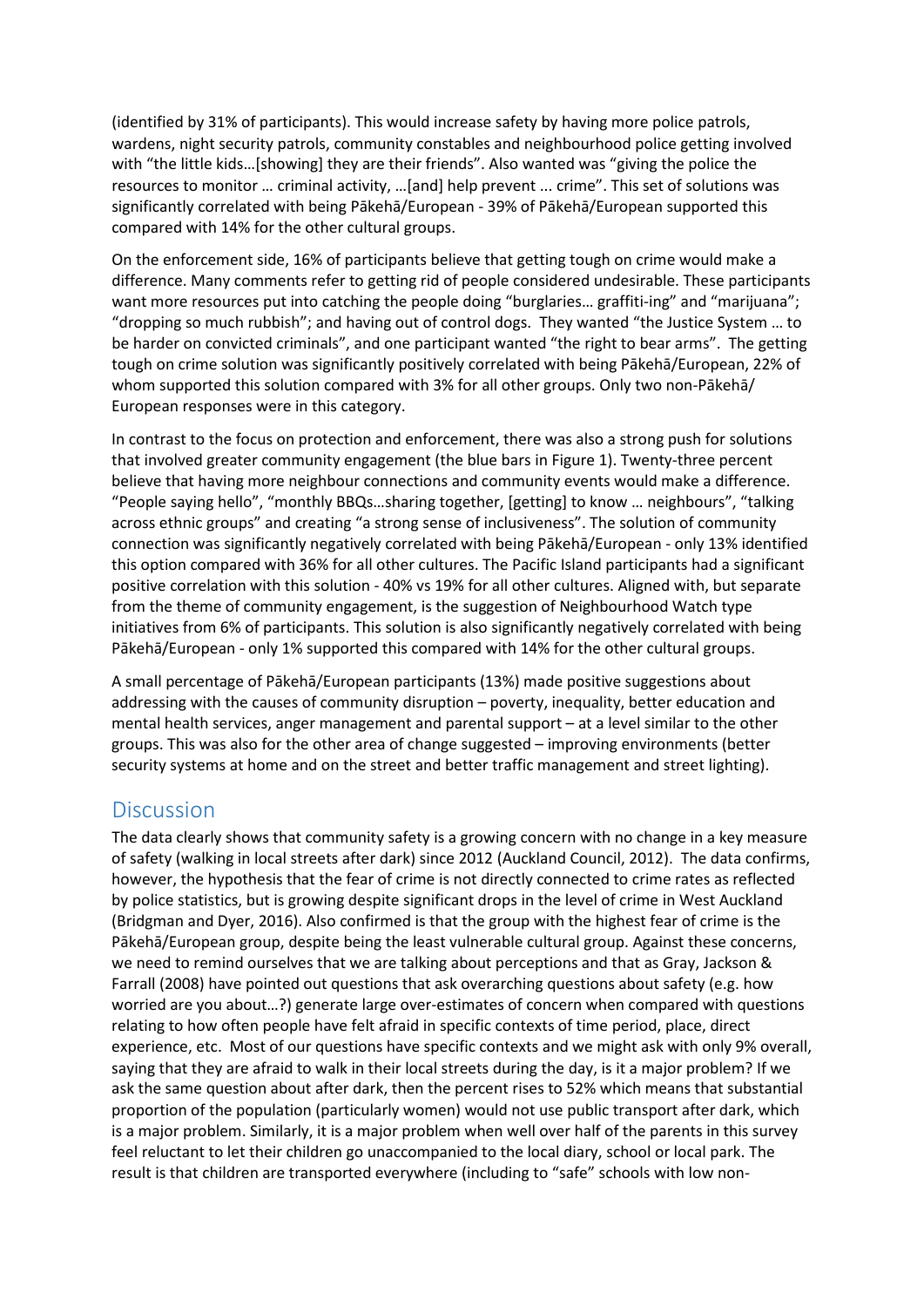Pākehā/European enrolments), connections between neighbours become weak, and access to community resources becomes restricted and those resources become degraded because of lack of use or vandalism.

The strong response of the Pākehā/European group when asked for a solution is to ask for more police protection and for the justice system to get tougher on crime. It is an echo of the call reverberating presently through all the mainstream political parties for more to be spent on fighting crime with the result that the government intends provide 1800 extra prison beds at a cost of \$1 billion (Sachdeva & Kirk, 2016) and \$500 million for extra policing (Kirk, 2017). The tragedy is that this massive expenditure will have very little impact at all on fear of crime (Hummelsheim et al 2011; Vieno, Roccato, & Russo 2013; and Visser, Scholte & Scheepers 2013). The most vulnerable cultural communities, the ones whose members are most likely to end up in prison, the Māori and Pacific Island communities (Depart of Corrections and Statistics New Zealand, 2012) want solutions that emphasise community engagement and connection. Hummelsheim et al (2011) argue that the macro factors (a strong family and child support funding, comprehensive education services, access to employment and support for people with a disability) that increase individual and family experience of being in control of their lives are the ones that have the greatest impact on reducing fear of crime. The solution of community engagement and connection also reflects a desire for individual and family experience of control. It is the neighbourhood solutions (saying hello to your neighbours, breaking down the cultural barriers, having community events and community BBQs, having a say in neighbourhood developments, keeping an eye out for each other and the children of the community) which increase people's sense of control and engagement.

A big challenge of creating greater community engagement and connection will be getting greater Pākehā/European buy-in. Understanding what is at the base of Pākehā/European resistance will help. Why is it that the least vulnerable group is the most frightened? US cross-cultural educator Robin DiAngelo (2011) describes this as a *white fragility* reaction - "a state in which even a minimum amount of racial stress becomes intolerable, triggering a range of defensive moves [aimed at preserving white privilege]" (p54). At both the government and the community level the more police, more prisons response is defensive – it does not seek to address the race-based issues of inequality and prejudice that we are facing, merely to contain them or shift them elsewhere. DiAngelo argues that white fragility is a reaction to attacks on *white privilege* (McIntosh, 1988). White privilege is based on such ideas as cultural separation, an individualised world view where Western/ European modes of thinking are treated as universals, a sense of entitlement to superior conditions of comfort and safety than others and "constant messages that… [whites] are more valuable" (DiAngelo, 2011, p64) that are part of our media, education, justice and political systems. Unless we address these issues of privilege and fragility, distrust and insecurity will continue to erode the quality of life in our communities.

### References

- Auckland City Council. (2012). Public Perceptions of Safety from Crime in the Auckland Region. Auckland, New Zealand
- Dennett, K. & Boyer, A. (2015, June 23). Kumar Trial: Jury find one teen guilty of manslaughter. Stuff. http://www.stuff.co.nz/national/crime/69623051/arun-kumar-trial-jury-find-one-teenguilty-of-manslaughter
- Bridgman, G. & Dyer, E. (2016). Using Results Based Accounability to Show Progress in a Long-Term Community Project. Whanake: The Pacific Journal of Community Development, 2(1), 19- 38.
- Cossman, J.S. & Rader, N.E. (2011). Fear of Crime and Personal Vulnerability: Examining Self-Reported Health. Sociological Spectrum, 31: 141–162,. DOI: 10.1080/02732173.2011.541339. Retrieved from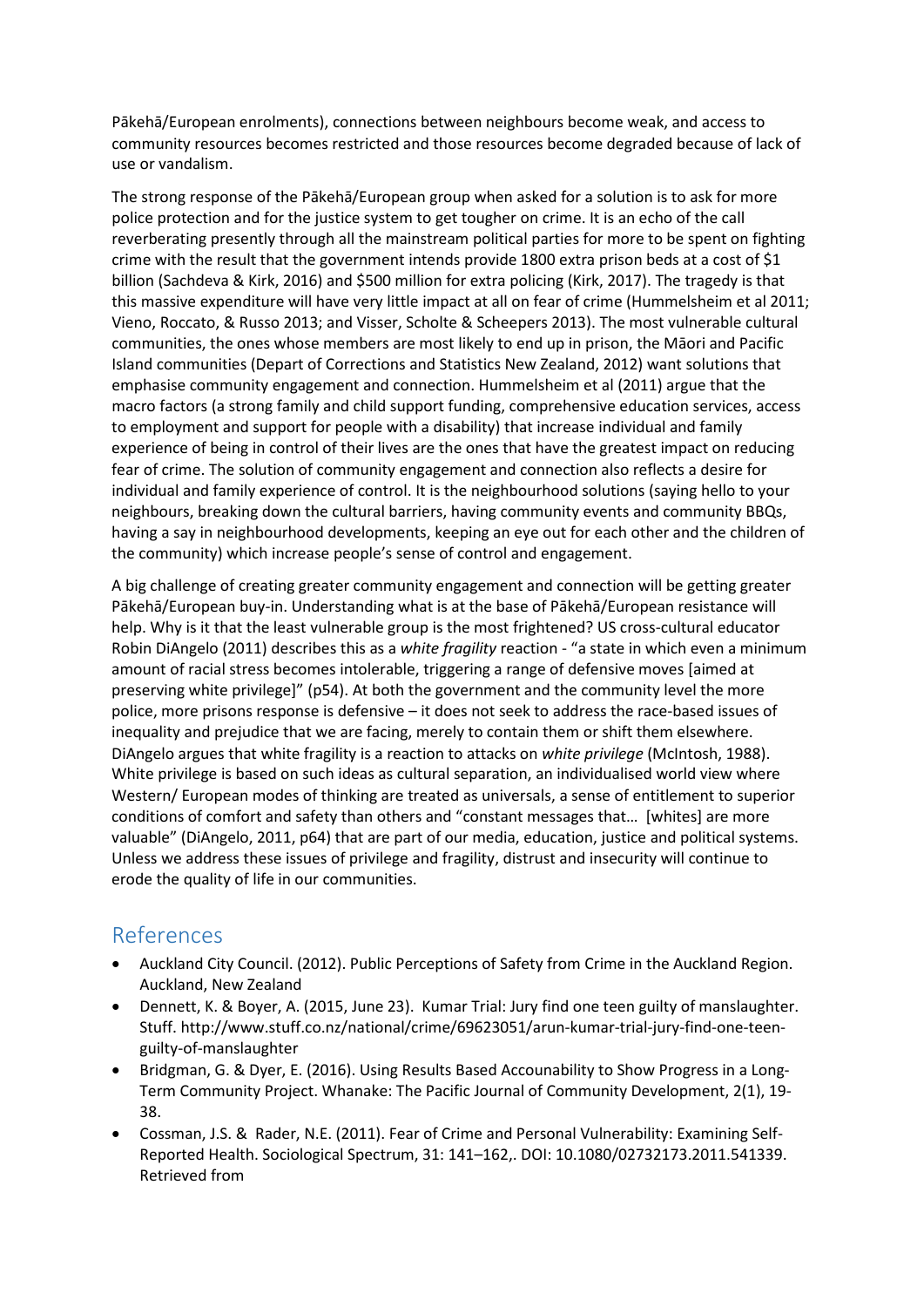https://www.academia.edu/1750368/Fear\_of\_Crime\_and\_Personal\_Vulnerability\_Examining\_S elf\_Rated\_Health?auto=downloadMāori

- Department of Corrections and Statistics New Zealand (2012). New Zealand's prison population. New Zealand Government. http://www.stats.govt.nz/browse\_for\_stats/snapshots-ofnz/yearbook/society/crime/corrections.aspx
- Drakuich, K. (2012). Strangers, Neighbors, and Race: A Contact Model of Stereotypes and Racial Anxieties About Crime. Race and Justice, 2(4), 322-355. DOI: 10.1177/2153368712459769.
- Gray, E., Jackson, J. & Farrall, S. (2008). Reassessing the Fear of Crime. European Journal of Criminology, 5(3): 363–380. DOI: 10.1177/1477370808090834
- Hummelsheim, D., Hirtenlehner, H., Jackson, J. & Oberwittler, D. (2011). Social insecurities and fear of crime: a cross-national study on the impact of welfare state policies on crime-related anxieties. European sociological review, 27 (3). pp. 327-345. DOI: 10.1093/esr/jcq010
- Indian Newslink (2014, June 10). West Auckland murder touches a raw nerve. A1. Retrieved from http://www.indiannewslink.co.nz/west-auckland-murder-touches-a-raw-nerve/
- Jeffery, C. R. (1977). Crime Prevention Through Environmental Design. Beverly Hills, CA: Sage Publications.
- Kirk, S. (2017, Feb 2). Prime Minister Bill English delivers his State of the Nation speech.What is English's view of New Zealand, and where does he plan to lead it? Stuff. http://www.stuff.co.nz/national/politics/89010868/prime-minister-bill-english-announcesmore-than-1100-extra-police-staff
- Kuhn A. & Lane, J. (2013), Racial Socialization, Fear, and Expected Reactions to a Suspicious Person. Centre for the Sstudy of Race and Race Relations, University of Florida Law Scholarship Repository. Retrieved from

http://scholarship.law.ufl.edu/csrrr\_events/10thspringlecture/panels/8/

- Ministry of Justice (2015). 2014 New Zealand Crime and Safety Survey, Ministry of Justice Research and Evaluation Team, New Zealand Government. Wellington. p67
- Pickett, J.T., Chiricos, T., Golden, K.M. & Gertz, M. (2012). Reconsidering The Relationship Between Perceived Neighborhood Racial Composition and Whites' Perceptions of Victimization Risk: Do Racial Stereotypes Matter? Criminology, 50 (1), 145–186. DOI:10.1111/j.17459125.2011.00255
- Quillian. L. & Pager, D. (2001). Black Neighbors, Higher Crime? The Role of Racial Stereotypes in Evaluations of Neighborhood Crime. American Journal of Socialogy, 107(3): 717–67.
- Sachdeva, S. & Kirk, S. (2016, October 18). Government's \$1b plans to sleep 1800 more prisoners creating 'schools for crime' - Labour. Stuff. http://www.stuff.co.nz/national/politics/85448143/government-to-boost-prison-capacity-tosleep-1800-more-prisoners?cid=facebook.post.contentid
- Safer West Community Trust (2013). Application for Reaccreditation as an International Safe Community - Waitakere Ranges, Whau and Henderson-Massey. Safer West Community Trust. Auckland.
- Stoks Limited. (2014). CPTED Assessment of the Wider Henderson CBD. Auckland: Henderson-Massey Local Board, Auckland Council
- Thinkplace (2014b). Safer Henderson Town Cenre Plan. Auckland. Auckland Council
- Thinkplace. (2014a). Ideas For A Safer Town Centre. Auckland: Auckland Council
- Vanderveen, G. (2006) Interpreting fear, crime, risk and unsafety. Cullompton: Willan.
- Vieno, A., Roccato, M. & Russo, S. (2013). Is Fear of Crime Mainly Social and Economic Insecurity in Disguise? A Multilevel Multinational Analysis. Journal of Community & Applied Social Psychology, 23: 519–535. DOI: 10.1002/casp.2150
- Visser, M., Scholte, M. & Scheepers, P. (2013). Fear of Crime and Feelings of Unsafety in European Countries: Macro and Micro Explanations in Cross-National Perspective. The Sociological Quarterly 54, 278–301